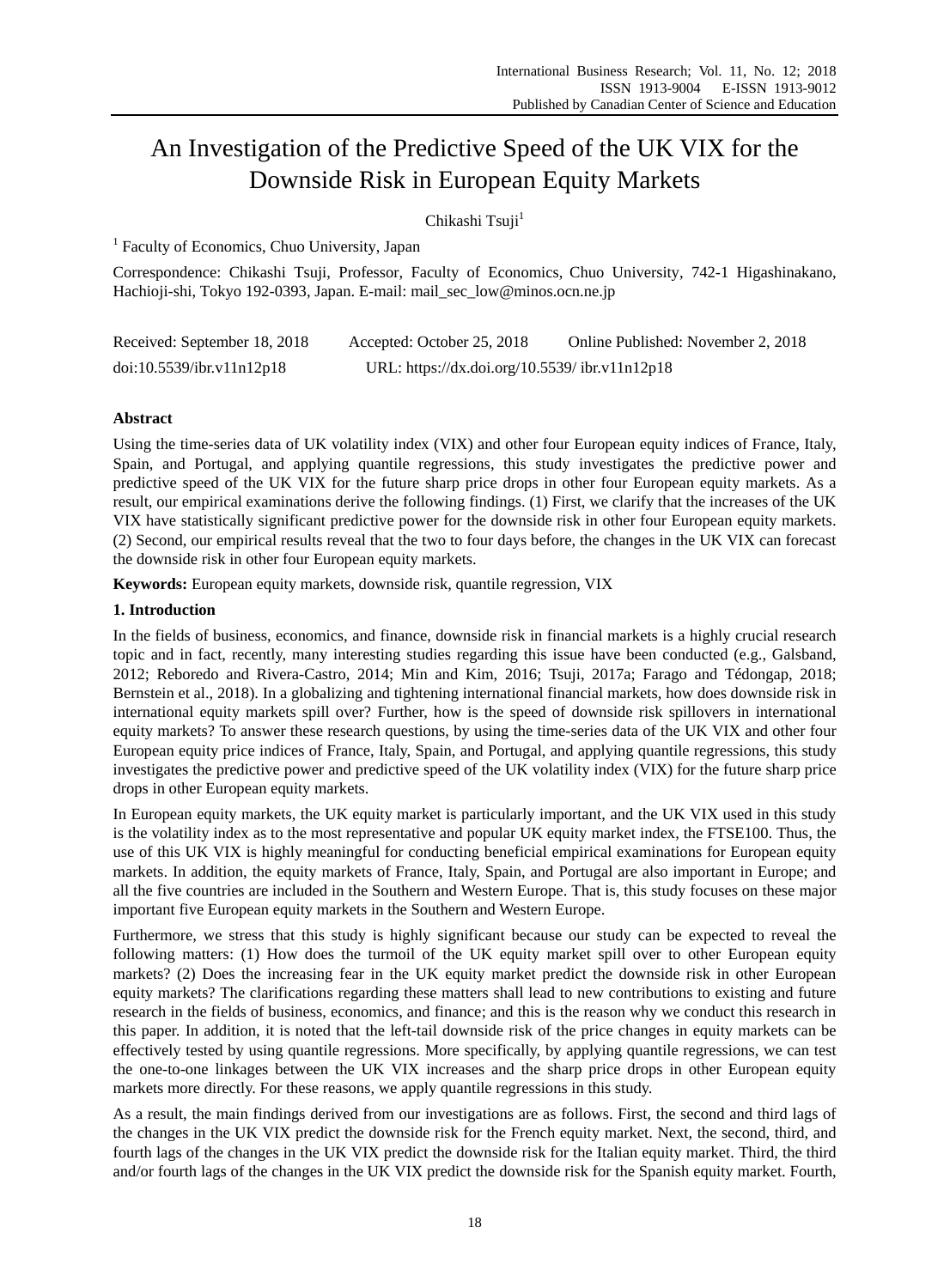the third and/or fourth lags of the changes in the UK VIX predict the downside risk for the Portuguese equity market. The above results derived from our examinations are interesting and quite new; hence this work makes important and new contributions to the existing and future research in business, economics, and finance.

The rest of this paper is as follows. Section 2 reviews recent literature; Section 3 describes our data and variables; Section 4 introduces our quantitative methodology; Section 5 provides our empirical results; and Section 6 provides our conclusions.

#### **2. Recent Literature Review**

In this section, we briefly review existing recent literature that studied downside risk of asset prices. We focus on only recent studies in this literature review. First, Hilal et al. (2011) attempted to model the tail dependence between S&P 500 and US VIX futures, and presented some hedging effectiveness using their model. Further, using the data of emerging economies of Brazil, Chile, Colombia, India, Mexico, Russia, South Africa, and Turkey, and applying copulas, Reboredo et al. (2016) investigated the downside and upside risk spillovers between exchange rates and equity prices. Tsuji (2016) empirically exhibited that, in predicting the US equity market downside risk, US VIX did not outperform the volatility forecasts of S&P 500, which were derived from EGARCH and TGARCH models. Min and Kim (2016) investigated whether the time-variations of momentum strategies' profitability have a relationship with the variations in macroeconomic conditions, and they found that momentum strategies exposed investors to greater downside risk in financial markets.

Sukcharoen and Leatham (2017) empirically examined the effectiveness of hedging downside risk of oil refineries by applying vine copulas. The empirical results of this study suggested that the D-vine copula model was a safe and good choice in managing the downside risk as to oil refineries. Tsuji (2017b) investigated the forecast power of the previous day's US VIX for large price drops in the Tokyo Stock Price Index (TOPIX) in Japan, and this study exhibited that the previous day's US VIX had statistically significant forecast power for large price declines in the TOPIX in Japan. Further, Xiaoye (2018) investigated the downside and upside risk spillovers from China to Asian equity markets by applying a CoVaR-copula approach.

Moreover, Farago and Tédongap (2018) researched by focusing on downside risk in asset pricing framework, and they found three priced disappointment-related factors in the US; namely, (*i*) a downstate factor, (*ii*) a market downside factor, and (*iii*) a volatility downside factor. Tsuji (2018a) analyzed return transmission and volatility spillovers between oil futures and international oil equities, and interpreted the clarified asymmetric spillovers between them were related to downside risk in the international oil and equity markets. Finally, using the data of 20 global currencies against the US dollar, Chuliá et al. (2018) investigated the currency downside risk, liquidity, and financial stability by estimating volatility- and quantile-based spillovers across the 20 currencies against the US dollar.

As the above recent literature review shows, we understand that downside risk is one of the most significant and appealing research topics in the fields of business, economics, and finance. Hence in this study, focusing on downside risk in the Southern and Western European equity markets, we quantitatively examine whether and how UK VIX predict downside risk in other European equity markets of France, Italy, Spain, and Portugal.

## **3. Data and Variables**

This section explains our data and variables. In this study, DUKVIX denotes the first difference series of the VIX as to FTSE100 in the UK; DFRA denotes the first difference series of the French equity price index, CAC40; DITA denotes the first difference series of the Italian equity price index, FTSE MIB; DSPN denotes the first difference series of the Spanish equity price index, IBEX35; and DPORT denotes the first difference series of the Portuguese equity price index, PSI ALL-SHARE.

All price data are from Thomson Reuters, and the sample period is from May 14, 2004 to August 2, 2018 for price series, and the period from May 17, 2004 to August 2, 2018 is for all the first price difference (i.e., price change) series. Figure 1 displays the daily time-series evolution of all the above four equity prices with the UK VIX, and Figure 2 shows all the above first difference series of the four equity price indices with the first difference series of the UK VIX.

In this study, as above, we use not return series but price change series because price changes are more important than return series in the context of risk management of asset prices as they are used in the Value-at-Risk (VaR) computations. As in VaR calculations, we focus on the left-tail quantiles of asset price changes in this study. Thus, our use of the quantile regressions applied to price change data in this paper is suitable from the viewpoint of the downside risk evaluation, which is the focus of this study.

Table 1 shows the descriptive statistics for the first difference series of the four European equity price indices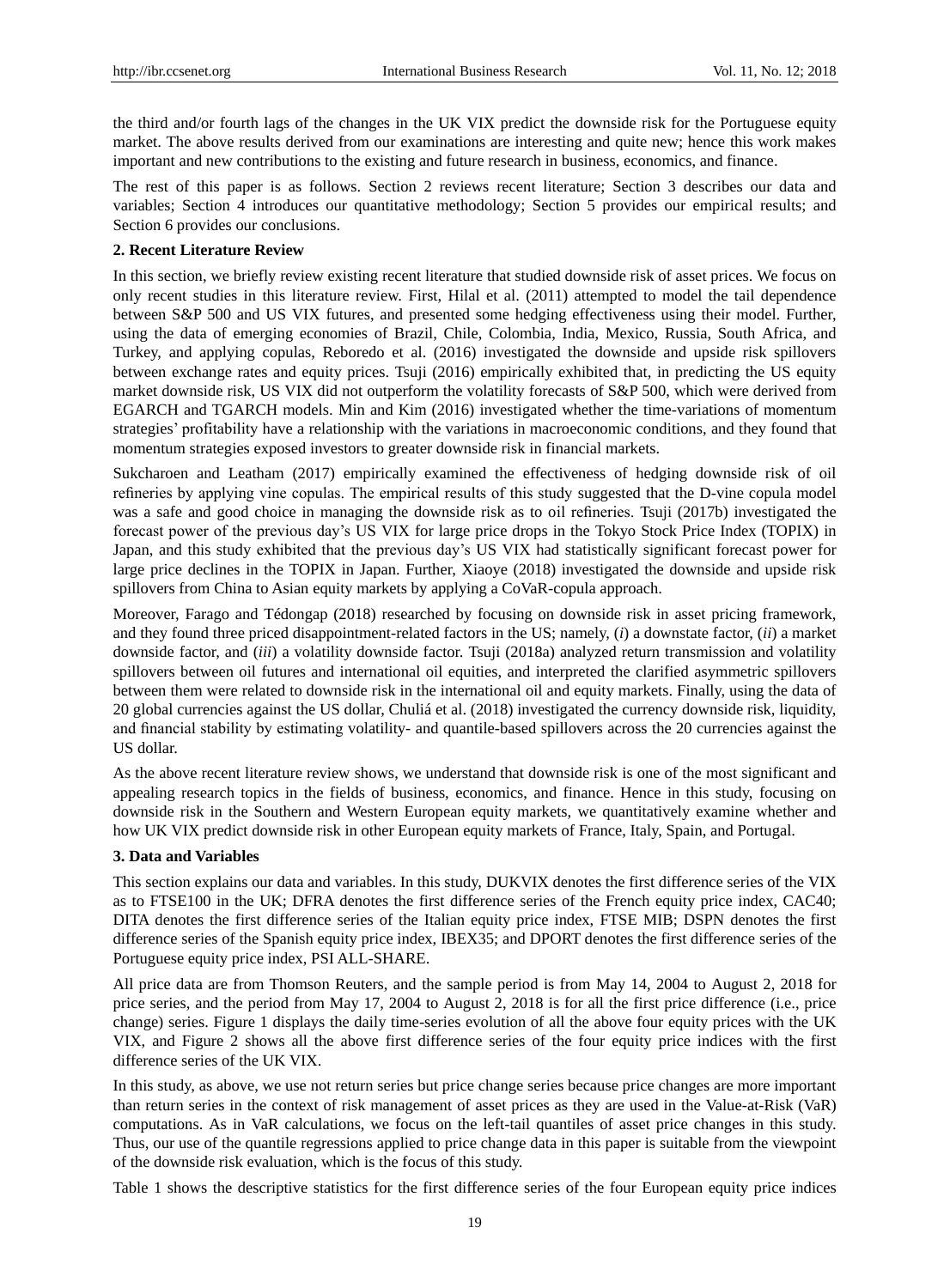and the first difference series of the UK VIX. This table suggests that the skewness value of DUKVIX is positive, while the skewness values of DFRA, DITA, DSPN, and DPORT are all negative. Further, Table 1 also shows that the kurtosis of DUKVIX is especially high, and the kurtosis values of DFRA, DITA, DSPN, and DPORT are also higher than that of normal distributions. In addition, Figure 1 indicates that when the UK VIX largely increases, the equity prices of France, Italy, Spain, and Portugal sharply drop. Further, Figure 2 shows that when the volatility of the UK VIX changes largely increases, the volatilities of the changes in equity prices of France, Italy, Spain, and Portugal also sharply increases.

#### **4. Methodology**

This section documents our investigating methodology. In this study, we employ the following quantile regression model (1):

$$
Q_{t} = \xi_{0} + \xi_{1} DUKVIX_{t-k} + \nu_{t}.
$$
\n(1)

In the above model (1),  $Q_t$  denotes the specified quantile of the distribution of DFRA, DITA, DSPN, or DPORT. In our analyses, we use 0.01 quantile, 0.015 quantile, and 0.02 quantile in order to capture the large downside risk of the four European equity indices. Further, DUKVIX*t*−*<sup>k</sup>* denotes the *k*th lag variable of the daily first difference series of the VIX as to FTSE100, and we use *k*=1,…,5.

Hence, using model (1), we can test the predictive power and predictive speed of the UK VIX changes as to the 1% left-tail, 1.5% left-tail, and 2% left-tail downside risk of the distributions for price changes in other European equity indices of France, Italy, Spain, and Portugal. As we noted, the quantile regressions are suitable for examining the left-tail downside risk of equity price changes more directly and effectively.

#### **5. Empirical Results**

This section documents our main results. As noted, we derive our results by using price change series because price changes are more important than return series in the context of asset price downside risk evaluations. In fact, in VaR calculations, asset price changes are often used. Hence, we focus on the left-tail quantiles of equity price changes in this study. Table 2 exhibits the estimation results of our quantile regression model (1), and this table shows the predictive power and predictive speed of the UK VIX for the large price declines in other European equity markets. First, Panel A of Table 2 indicates that the second and third lags of the changes in the UK VIX predict the 0.01, 0.015, and 0.02 quantile downside risk for the French equity market. This means that the turmoil of the UK equity market predicts the 1%, 1.5%, and 2% left-tail downside risk for the French equity market, and the increasing fear in the UK equity market spills over to the French equity market in two or three days.

Table 1. Descriptive statistics of price changes in European equity indices and UK VIX changes

|                    | <b>DUKVIX</b> | <b>DFRA</b>                 | <b>DITA</b>  |  |
|--------------------|---------------|-----------------------------|--------------|--|
| Mean               | $-0.0014$     | 0.5009<br>$-1.5837$         |              |  |
| Median             | $-0.0200$     | 0.8100<br>6.2800            |              |  |
| Maximum            | 23.3000       | 367.0100<br>2333.5900       |              |  |
| Minimum            | $-14.1400$    | $-368.7700$<br>$-2242.3600$ |              |  |
| Standard deviation | 1.5843        | 53.3033<br>322.7287         |              |  |
| <b>Skewness</b>    | 1.1548        | $-0.1966$<br>$-0.2711$      |              |  |
| Kurtosis           | 28.2022       | 8.0400<br>7.8981            |              |  |
|                    |               | <b>DSPN</b>                 | <b>DPORT</b> |  |
| Mean               |               | 0.5173                      | $-0.0138$    |  |
| Median             |               | 3.8000                      | 0.3300       |  |
| Maximum            |               | 1305.8000                   | 133.2500     |  |
| Minimum            |               | $-1097.6000$                | $-161.5100$  |  |
| Standard deviation |               | 139.8906                    | 17.2408      |  |
| <b>Skewness</b>    |               | $-0.1674$                   | $-0.5287$    |  |
| Kurtosis           | 10.5293       |                             | 12.2198      |  |

*Note*. DUKVIX denotes the first difference series of the VIX as to FTSE100; DFRA denotes the first price difference series of CAC40; DITA denotes those of FTSE MIB; DSPN denotes those of IBEX35; and DPORT denotes those of PSI ALL-SHARE. All observations for the five time-series are 3,709.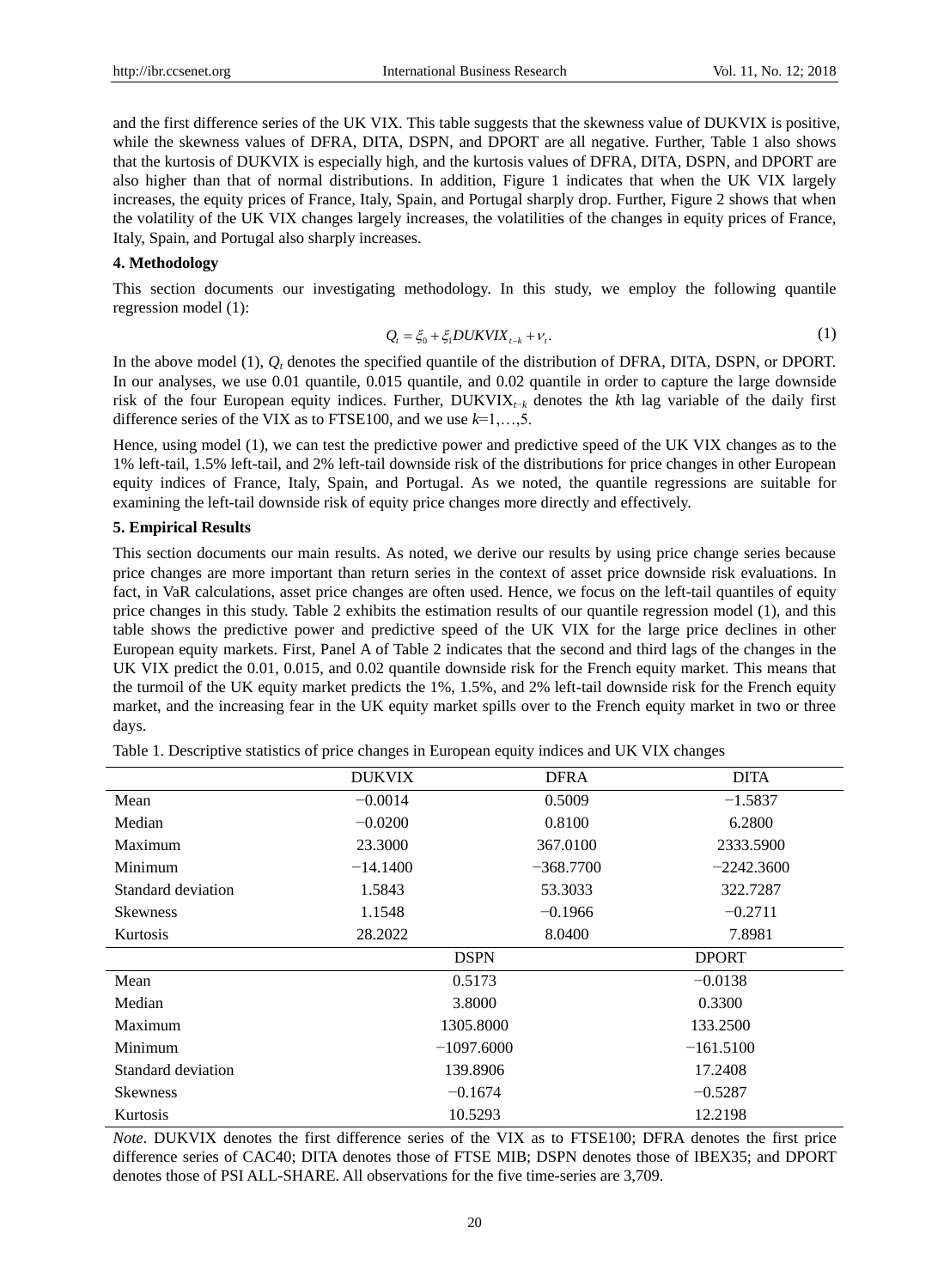## Panel A. France Panel B. Italy







Panel C. Spain Panel D. Portugal



Figure 1. Dynamic time-series price evolution of European countries' equity indices with the VIX in the UK: From May 14, 2004 to August 2, 2018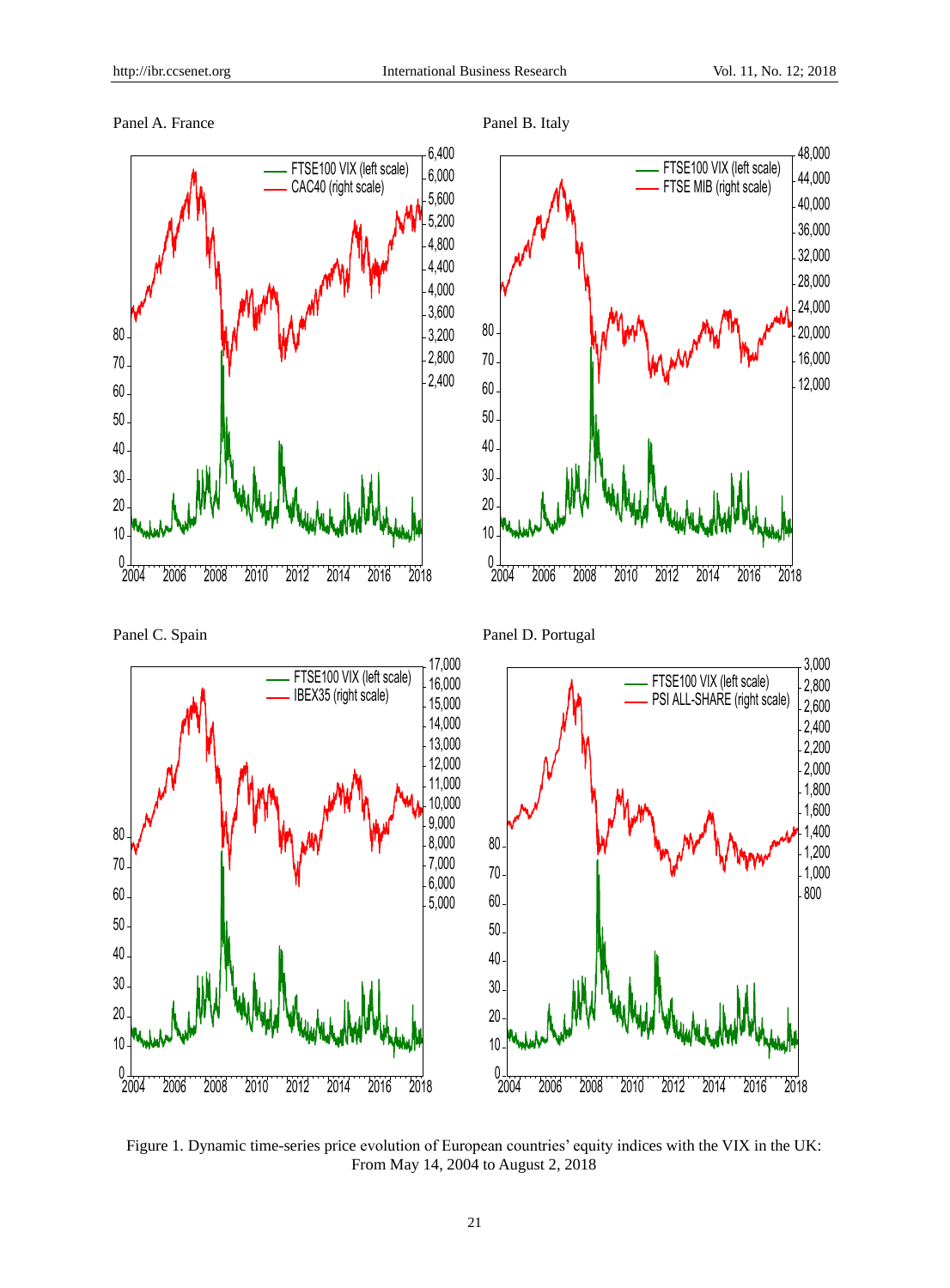







Figure 2. Dynamic time-series evolution of price changes in European countries' equity indices with UK VIX changes: From May 17, 2004 to August 2, 2018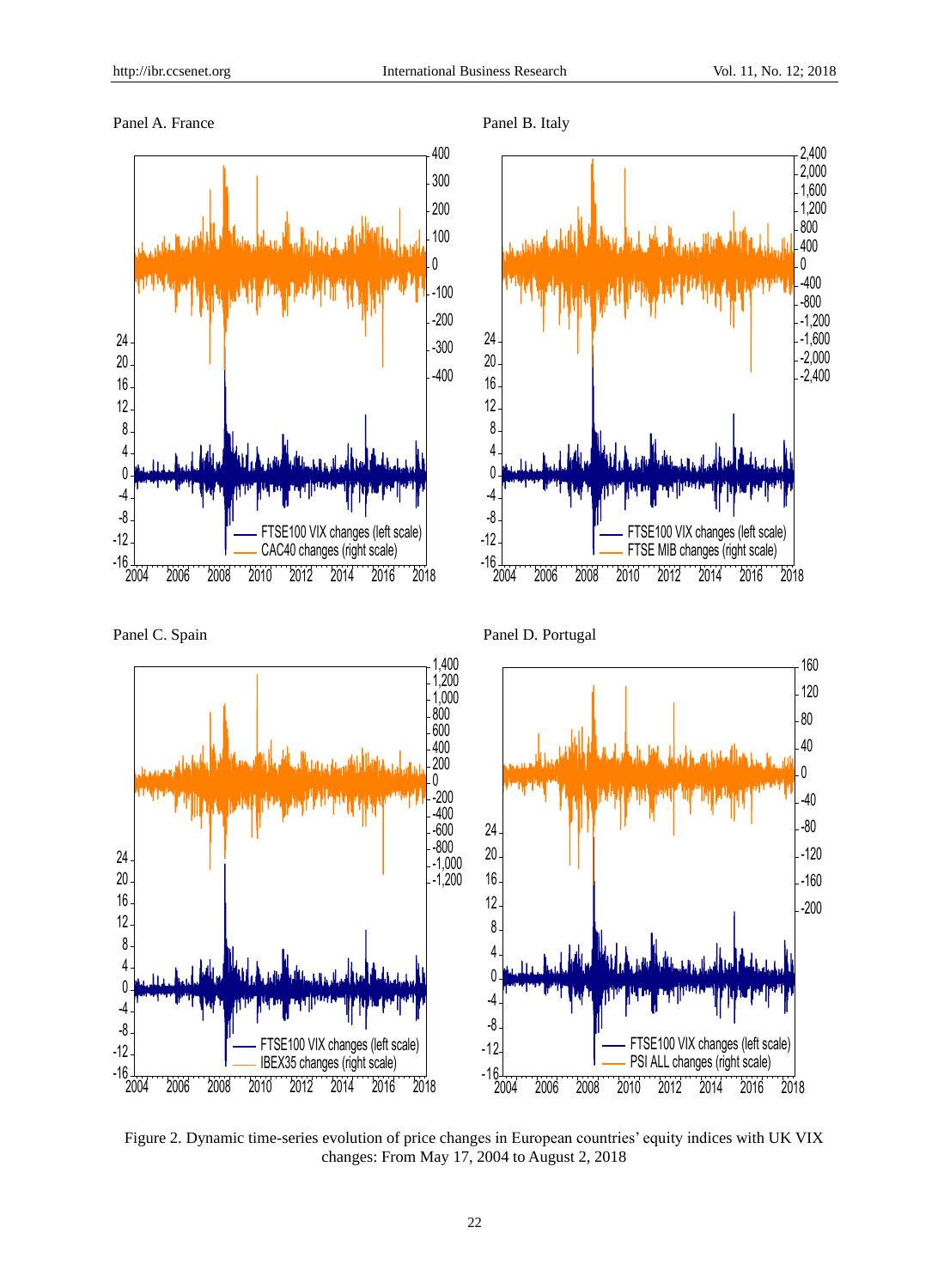| Panel A. France   |                |               |                |                |                |               |  |  |
|-------------------|----------------|---------------|----------------|----------------|----------------|---------------|--|--|
|                   |                | 0.01 quantile |                | 0.015 quantile |                | 0.02 quantile |  |  |
|                   | Coefficient    | $p$ -value    | Coefficient    | $p$ -value     | Coefficient    | $p$ -value    |  |  |
| Constant          | $-146.5005***$ | 0.0000        | $-131.1324***$ | 0.0000         | $-120.7339***$ | 0.0000        |  |  |
| $DUKVIX(-1)$      | 3.3113         | 0.3804        | 0.2997         | 0.8528         | 1.3997         | 0.1880        |  |  |
| $DUKVIX(-2)$      | $-3.3968$      | 0.1440        | $-2.7142**$    | 0.0107         | $-2.1391***$   | 0.0037        |  |  |
| $DUKVIX(-3)$      | $-3.7722**$    | 0.0398        | $-5.3453***$   | 0.0016         | $-5.5420***$   | 0.0000        |  |  |
| $DUKVIX(-4)$      | $-1.4074$      | 0.7506        | $-2.1114$      | 0.3552         | $-1.6458$      | 0.2180        |  |  |
| $DUKVIX(-5)$      | 2.3319         | 0.4604        | 2.8743         | 0.1176         | 1.5837         | 0.1441        |  |  |
| Panel B. Italy    |                |               |                |                |                |               |  |  |
|                   | 0.01 quantile  |               | 0.015 quantile |                | 0.02 quantile  |               |  |  |
|                   | Coefficient    | $p$ -value    | Coefficient    | $p$ -value     | Coefficient    | $p$ -value    |  |  |
| Constant          | $-916.9733***$ | 0.0000        | $-791.8599***$ | 0.0000         | $-747.5550***$ | 0.0000        |  |  |
| $DUKVIX(-1)$      | 29.6605***     | 0.0029        | 9.2034         | 0.3299         | 2.3928         | 0.6868        |  |  |
| $DUKVIX(-2)$      | $-33.8504***$  | 0.0011        | $-11.8987$     | 0.5985         | $-19.6509$     | 0.1271        |  |  |
| $DUKVIX(-3)$      | $-13.4432$     | 0.1668        | $-27.8245***$  | 0.0000         | $-29.4966***$  | 0.0100        |  |  |
| $DUKVIX(-4)$      | $-17.1099***$  | 0.0059        | $-27.1027***$  | 0.0010         | $-32.2428***$  | 0.0000        |  |  |
| $DUKVIX(-5)$      | 31.6342***     | 0.0000        | 16.2099*       | 0.0594         | 12.8975        | 0.1079        |  |  |
| Panel C. Spain    |                |               |                |                |                |               |  |  |
|                   |                | 0.01 quantile |                | 0.015 quantile |                | 0.02 quantile |  |  |
|                   | Coefficient    | $p$ -value    | Coefficient    | $p$ -value     | Coefficient    | $p$ -value    |  |  |
| Constant          | $-384.0946***$ | 0.0000        | $-339.6576***$ | 0.0000         | $-315.0487***$ | 0.0000        |  |  |
| $DUKVIX(-1)$      | 4.9010**       | 0.0304        | 0.8935         | 0.7561         | $-0.2470$      | 0.9110        |  |  |
| $DUKVIX(-2)$      | $-3.9899$      | 0.5365        | 1.0542         | 0.8192         | $-4.7069$      | 0.1889        |  |  |
| $DUKVIX(-3)$      | $-6.1510***$   | 0.0031        | $-7.9787***$   | 0.0000         | $-10.4921***$  | 0.0000        |  |  |
| $DUKVIX(-4)$      | $-2.4303$      | 0.5536        | $-2.3766$      | 0.3492         | $-5.0431***$   | 0.0085        |  |  |
| $DUKVIX(-5)$      | 2.7151         | 0.2348        | 0.2751         | 0.9227         | 1.2125         | 0.6315        |  |  |
| Panel D. Portugal |                |               |                |                |                |               |  |  |
|                   | 0.01 quantile  |               | 0.015 quantile |                | 0.02 quantile  |               |  |  |
|                   | Coefficient    | $p$ -value    | Coefficient    | $p$ -value     | Coefficient    | $p$ -value    |  |  |
| Constant          | $-50.7222***$  | 0.0000        | $-45.4806***$  | 0.0000         | $-40.6466***$  | 0.0000        |  |  |
| $DUKVIX(-1)$      | 0.6325         | 0.1418        | 0.0985         | 0.8830         | $-0.1826$      | 0.8051        |  |  |
| $DUKVIX(-2)$      | 0.3387         | 0.7326        | $-0.4838$      | 0.4559         | $-0.9485$      | 0.2670        |  |  |
| $DUKVIX(-3)$      | $-0.2936$      | 0.7271        | $-1.2586*$     | 0.0991         | $-1.8222$      | 0.1122        |  |  |
| $DUKVIX(-4)$      | $-0.7613***$   | 0.0067        | $-0.9961*$     | 0.0939         | $-0.4897$      | 0.5126        |  |  |
| $DUKVIX(-5)$      | 0.1938         | 0.8733        | 0.3082         | 0.8513         | 0.8762         | 0.5076        |  |  |

Table 2. Predictive speed of the UK VIX for the large price declines in equity indices of other European countries: Results of quantile regressions

*Note*. In Panel A, the dependent variable is DFRA; in Panel B, the dependent variable is DITA; in Panel C, that is DSPN; and in Panel D, that is DPORT. In this table, DUKVIX(−*k*) denotes the *k*th lag variable of the daily first difference series of the VIX as to FTSE100. \*\*\*, \*\*, and \* means the statistical significance at the 1%, 5%, and 10% levels, respectively.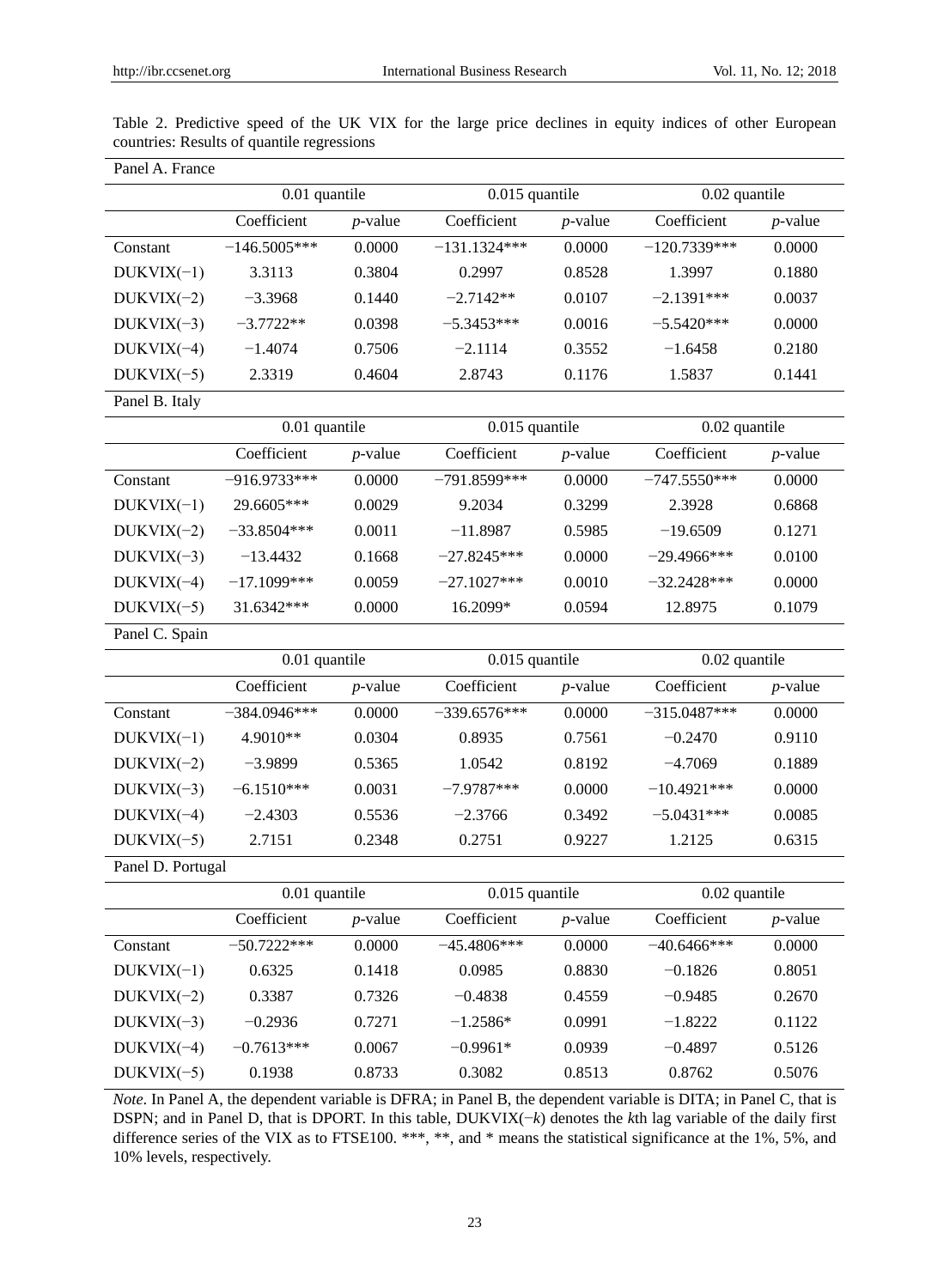Second, Panel B of Table 2 suggests that the second, third, and fourth lags of the changes in the UK VIX predict the 0.01, 0.015, and 0.02 quantile downside risk for the Italian equity market. This indicates that the turmoil of the UK equity market predicts the 1%, 1.5%, and 2% left-tail downside risk for the Italian equity market, and the increasing fear in the UK equity market spills over to the Italian equity market in two to four days. Third, Panel C of Table 2 indicates that the third and/or fourth lags of the changes in the UK VIX predict the 0.01, 0.015, and 0.02 quantile downside risk for the Spanish equity market. This means that the turmoil of the UK equity market predicts the 1%, 1.5%, and 2% left-tail downside risk for the Spanish equity market, and the increasing fear in the UK equity market spills over to the Spanish equity market in three or four days. Fourth, Panel D of Table 2 suggests that the third and/or fourth lags of the changes in the UK VIX predict the 0.01 and 0.015 quantile downside risk for the Portuguese equity market. This suggests that the turmoil of the UK equity market predicts the 1% and 1.5% left-tail downside risk for the Portuguese equity market, and the increasing fear in the UK equity market spills over to the Portuguese equity market in three or four days.

In addition, Panels A to D of Table 2 indicate that in general, the first lags of the changes in the UK VIX do not predict the 0.01, 0.015, or 0.02 quantile downside risk for other four European equity markets, and the coefficients of the first lags of the UK VIX changes take positive signs weirdly in general. We interpret that this is because the UK VIX includes the information as to downside risk in other European equity markets very quickly, and as a result, the first lags of the UK VIX changes show little linkages with the downside risk for other four European equity markets.

However, as above, interestingly, all our empirical results from effective quantile regressions show that the two to four days before, the changes in the UK VIX can forecast the downside risk for other European equity markets investigated in this study. We note that looking at the statistically significant lags of the UK VIX changes in Panels A to D in Table 2, it is also understood that after the increases of the UK VIX, the equity prices in France firstly drop, and then those in Italy decline. After that, the equity prices in Spain decline, and then those in Portugal drop. Therefore, our quantile regression analyses also reveal that the predictive and spillover speed of the UK VIX changes as to the downside risk in other four European equity markets slightly differ with countries. Overall, as we demonstrated above, the UK VIX have statistically significant forecast power for sharp price drops in other European equity markets of France, Italy, Spain, and Portugal.

#### **6. Summary and Conclusions**

In the fields of business, economics, and finance, downside risk in financial markets is highly crucial, and recently, on the back of globalizing and tightening financial markets, the research of downside risk becomes more important. More concretely, how does the downside risk in international equity markets spill over? Further, how is the speed of downside risk spillovers in international equity markets? In order to answer these research questions, using the time-series data of the UK VIX and other four European equity indices, and applying quantile regressions, this study has investigated the predictive power and predictive speed of the UK VIX for the future sharp price drops in the equity markets of France, Italy, Spain, and Portugal. Our empirical examinations derived the following findings.

First, (1) the second and third lags of the changes in the UK VIX predict the 0.01, 0.015, and 0.02 quantile downside risk for the French equity market. Next, (2) the second, third, and fourth lags of the changes in the UK VIX predict the 0.01, 0.015, and 0.02 quantile downside risk for the Italian equity market. Third, (3) the third and/or fourth lags of the changes in the UK VIX predict the 0.01, 0.015, and 0.02 quantile downside risk for the Spanish equity market. Fourth, (4) the third and/or fourth lags of the changes in the UK VIX predict the 0.01 and 0.015 quantile downside risk for the Portuguese equity market. Finally, (5) as to the predictive and spillover speed of downside risk, after the increases of the UK VIX, the equity prices in France firstly drop, and then those in Italy decline. After that, the equity prices in Spain decline, and then those in Portugal drop. Therefore, our quantile regression analyses also revealed that the predictive and spillover speed of the UK VIX as to downside risk in other four European equity markets slightly differ with countries.

In addition, our empirical results can be interpreted as follows. First, (1) the downside risk in European equity markets comoves. This interpretation is quite interesting and important, and we also consider that such downside risk comovements may relate to the psychology of equity markets because VIX is known as a fear gauge. Second, (2) we understand that there are downside risk spillovers between the UK and other European equity markets, and this can be interpreted that the spillovers of asset price evolutions between international equity markets shall be asymmetric (This context of spillovers is analyzed by Tsuji (2018a, 2018b), for example.). These two viewpoints are highly important and useful for further considerations of the issues related to international financial market linkages and interactions. This kind of further work is one of our future tasks.